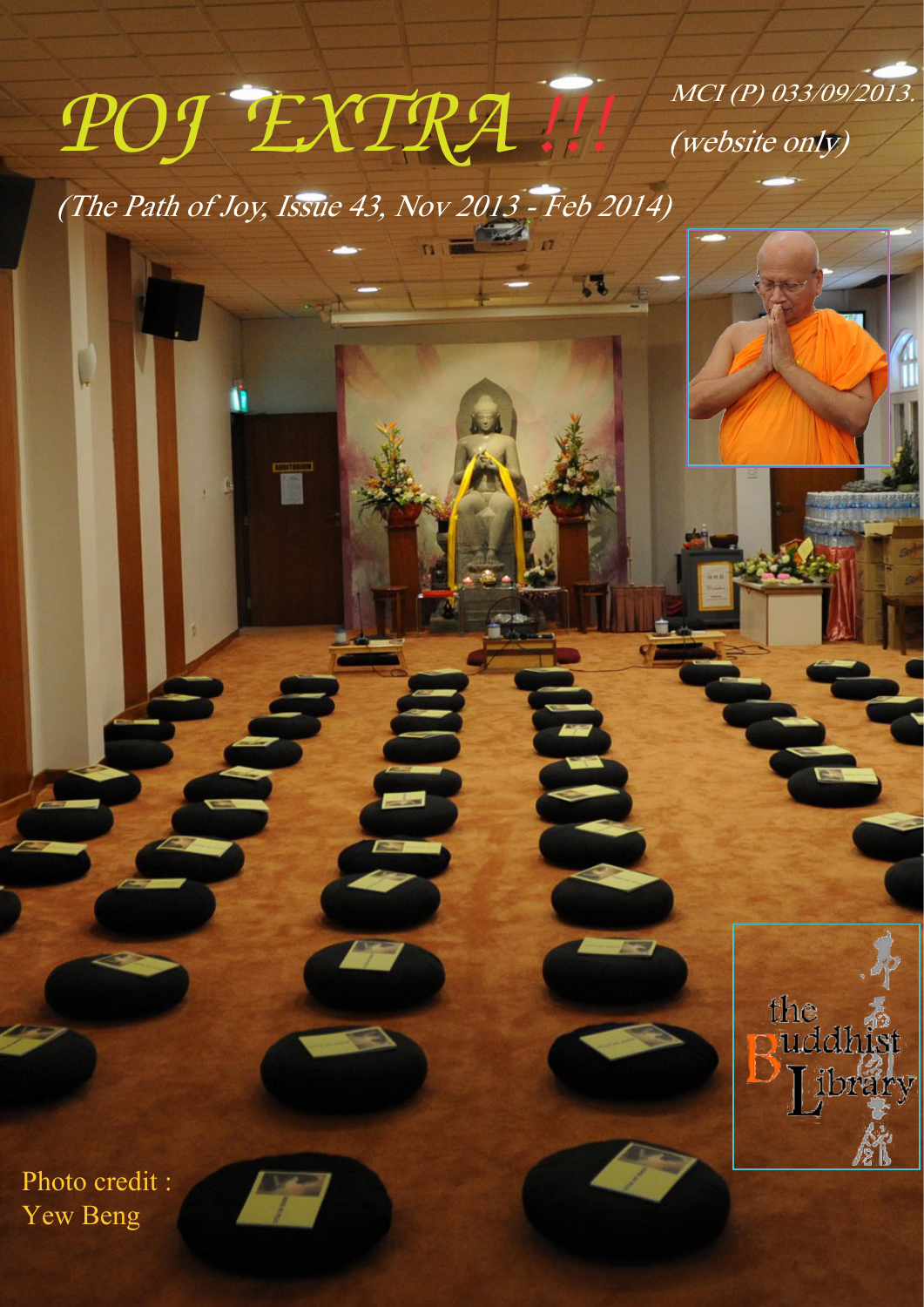# Editorial Board

Religious Advisor : Venerable (Dr) Bellanwila Dhammaratana Nayaka Thero Editor : Low Chwee Beng

Co-ordinator /: Leila

Designer : Thanakorn Jumpamoon

# Mindfulness – Spiritual Cultivation vs. Secular Applications

The *Sangha* is the community of monastics who not only preserve the teachings but also live the spiritual life as prescribed by the Buddha.

oneself. This liberating truth has to be known through practice, not just accepting on faith or belief in authority of the teacher or thinking through deduction and inferences. Practitioners have to live a *holy* or *spiritual life* that involves training in ethical conduct and meditative techniques culminating in wisdom and realisation.

The source of mindfulness practices used and taught in these approaches has been credited to Buddhist roots (Huxter in *Einstein*). In DBT, mindfulness is defined as a *coping skill.* 

Mindfulness as a concept and practice occupies a significant place in the overall scheme of Buddhist meditative training. It is practised and emphasised in all Buddhist schools/traditions and is considered a key aspect of the path to realisation and liberation. In recent decades, there has been a widespread use of mindfulness in the west, starting with Jon Kabat-Zinn's mindfulness-based stress reduction and various forms of therapy embracing mindfulness have since evolved. Mindfulness has now become even more widely used in secular fields such as education, management, dieting, parenting and the like. I would like to examine the practice of mindfulness within a traditional Buddhist context with reference to the sutras. I will also examine the modern description and application of meditation practice in secular settings. Finally, I will discuss what mindfulness would become if taken out of the whole scheme of Buddhism. In the Buddha's teaching, *Dharma* is the ultimate truth of things. It is directly visible and the place where it is to be realised is within grounded in the present moment in a way that will keep it on the path towards liberation. As such, the teachings and practice of mindfulnss were taught to, and by, monastics. Practitioners need to turn away from society and owards the woods in order to practise mind fulness. In the *Ānāpānasati Sutta*, MN 118, the Buddha said – 'And how, monks, is breathing mindfulness, cultivated? … Here, monks, a monk goes to a forest, or the roots of a tree or an empty place and sits, folding his legs in a cross-legged position, making his body straight and sets up mindfulness in front of him. (Ānāpānasati Sutta quoted in Shaw, 2006, p. 153). With Kabat-Zinn's introduction of mindfulness-based stress reduction (MBSR), mindfulness practices are taught in secular forms that do not require adherence to religious beliefs (Duerr, 2004) and various forms of therapy embracing mindfulness have evolved such as Mindfulness Based Cognitive Therapy (Segal et al, 2002) and Dialectical Behavioural Therapy or DBT (Linehan, 1993).

> These skills are broken into 3 '*what*' skills observing, describing and participating with experience, and 3 ' $\overleftrightarrow{how}$ ' skills - non-judgement, focusing on one thing at a moment and being skilful. There are various connections between DBT and Buddhism (Linehan, 1993), one of which is how DBT uses a dialectical

The practice of mindfulness has one motivating agenda – the desire for awakening, as part of the path to its ending (SN 51.15). The role of mindfulness is to keep the mind properly

Vetting : Denise de Souza, Cherdsak Yupao Thanakorn Jumpamoon

We welcome contributions which may be edited, if accepted. Write to - The Editor, The Path of Joy, The Buddhist Library, 2 & 4, Lorong 24A, Geylang, Singapore <sup>398526</sup>. Email : joyeditor@gmail.com . Fax : 67417689. BL's website : http://www. buddhlib.org.sg. Please include name and contact details. We may publish letters of general interest, subject to editing.

### Roots of Modern Day Mindfulness Practices



# *Introduction*

# Publisher :

Buddhist Research Society, 2&4, Lorong 24A, Geylang, Singapore 398526.

# Invitation :

# Disclaimer :

The opinions expressed in this Newsletter are those of the authors and in no way represent the views of the Editor, Buddhist Library or the Buddhist Research Society. We accept no responsibility for any organisation, product, service or any other matter featured.

# Copyright :

Copyright © 2013 Buddhist Research Society. All rights reserved. No part of this publication may be used or reproduced in any manner whatsoever without the written permission from the AUTHOR of the relevant item or, where there is no Author, the EDITOR.

If my sickness is of benefit to living beings, let me be sick. If my death would benefit them, may I die. But if my recovery would help, may I be cured. Bless me to accept whatever happens with JOY and use it as my PATH.

Gyelsay Togmay Sangpo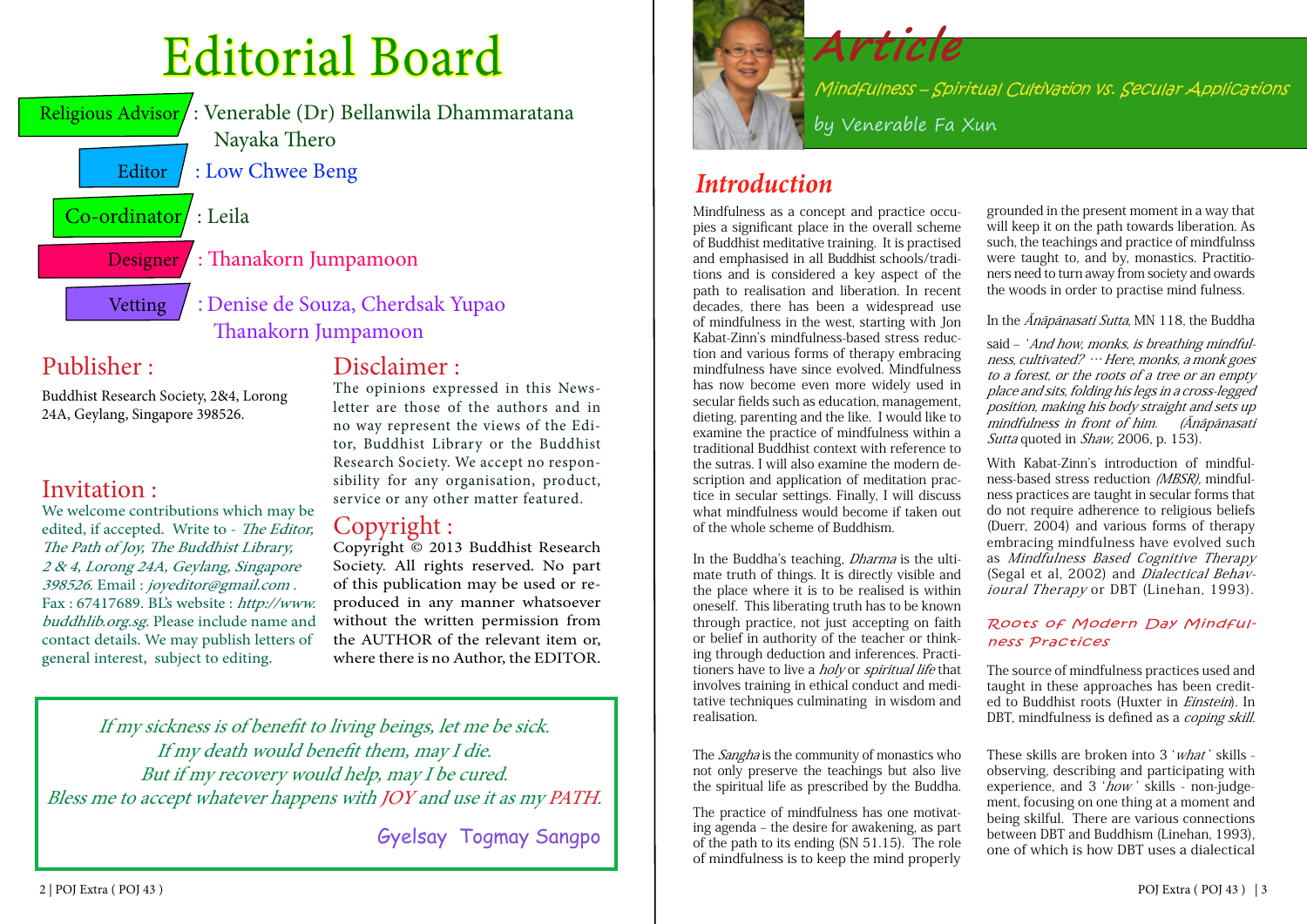view of reality and human behaviour to direct therapy. There are 3 features (a) interdependence, (b) balance and transformation and (c) change. These features are quite similar to the Buddhist characteristics of existence (Huxter in Einstein).

Although these practices have their roots in Buddhism, within the secular practice, there is a tendency to distance them from Buddhism in order to make mindfulness scientifically acceptable and culturally relevant (Huxter in Einstein, p. 44). Mindfulness has often been defined as (1) awareness of the present experience with acceptance (Germer et al, 2005), (2) open or receptive attention to, and awareness of on-going events and experience (Brown & Ryan, 2004, p.45). The key elements are 'awareness', 'present moment', 'being open', "receptive" and "non-judgemental". Mindfulness, as it is understood in Buddhism, is a richer concept than thus far understood and applied in secular fields.

#### Definition of Mindfulness

Mindfulness Based Cognitive Therapy (MBCT) is basically a reformulation of MBSR. It combines MBSR with elements of cognitive based theory and empirically based theory. One strong similarity to Buddhism is the MBCT description of meta-cognitive insight, that is, as events in the mind (Teasdale et al, 2002, p. 286). Instead of being caught-up with the contents of the thoughts, it shifts the focus to the relationship with the thought. In other words, to see thought as thought, they are not real, not facts to be believed. In doing so, MBCT aims to short-circuit the ruminative cognitive-effective processing and hence, the self-escalation of depressive thinking (Huxter in Einstein, p.50).

What is Mindfulness? What is its relationship to mind consciousness? Mindfulness is translated from the Pāli word sati

the world, one's awareness or perception of something.' While sati is translated as mindfulness in English, it is translated into Chinese as  $\hat{\mathbb{R}}$  which is made up of the radical  $\hat{\mathbb{R}}$ which means *now* and the radical  $\hat{L}$  which means heart. In essence, it means the present heart (mind). Pāli words relating to mind such as *citta* and *manasikāra* are commonly translated as *heart* in Chinese.

According to the Oxford English Dictionary, mind is *the faculty of consciousness and* thought, a person's ability to think and reason, the intellect, a person's memory, attention, will and determination' and consciousness is the 'awareness by the mind of itself and

The practice of mindfulness is well articulated in the Satipatthāna Sutta which is found in both the *Majjhima Nikāya*, text 118 and *Samyutta*<br>Nikāya, chapter 54.

Where is mindfulness located - in the heart or the mind? Within the secular fields, scientists and psychologists have different opinions and viewpoints on what the mind and consciousness are or are not and there is a continuing debate as to the nature of the mind as distinct from the brain and consciousness itself (Bloom et al, 2009, p.16).

> Mindfulness as a concept and practice, occupies a significant place in the overall scheme of Buddhist doctrine occurring in various Buddhist scriptures and in many contexts. Right *mindfulness* (samma-sati) is one (aspect) of the Noble Eightfold Path leading to the extinction of suffering. The Noble Eightfold Path is traditionally divided into three interdependent divisions – ethics (right action, speech and livelihood), concentration/meditation (right mindfulness, effort, meditation), and wisdom (right view and understanding).

As language affects the way we think and the way we think affects language use, it will affect the way we understand and interpret mindfulness. Hence, mindfulness has been treated and applied differently between eastern (Buddhism) and western secular applications.

> mately the awakening/liberation of beings. In right mindfulness, a prefix 'right' (samma) is added to *'mindfulness'* (*sati*). In the west, influenced by the Christian Old Testament, 'right' is tangled up with 'righteous', which has the connotation of judgement from an external authority. As discussed, language and culture affect the way we understand and interpret Buddhism. In Buddhism, (however), sammā has the sense of skillful/wholesome, leading towards genuine happiness and ulti

From the Buddhist perspective, mind is certainly not equal to the brain. The brain is a physical organ whereas the mind is not. According to Ven. H. Gunaratana, sati is an activity and is pre-symbolic whereas a word is symbolic; devised out of the symbolic levels of the mind. The actual (mindful) experience lies beyond words and above symbols (Gunaratana, 2002). Within all Buddhist traditions, regardless of languages (Mandarin, Tibetan, Pāli), there is a common understanding that *sati* as *'intrinsic awareness'*, is non-physical and thus distinct from any body organs, be they the brain or heart (Goleman, 2003, p.212). For example, in breathing meditation, a meditator is mindful of his breathing, the respiratory system is a physical organ, but his awareness – mindfulness of the breath - is nonphysical.

#### ence of Mind

The second dimension is *protective aware*ness (Kuan, 2008, p.42). Mindfulness acts as a 'gatekeeper' that exercises sense restraint over the stimuli of the six sense faculties. When sensory stimuli are received, it does not simply register facts, the protective awareness of mindfulness will evaluate if the stimuli is conducive to wholesome states that in turn lead to genuine happiness or to unwholesome states.

In the *Taiso* (Chinese Tripitaka) 佛遗教经 (*The* Discourse Of the Teaching Bequeathed by the Buddha - just before his Parinibbāna), the Buddha told the monks, "If your power of attention is very great, though you fall among (conditions favouring) the five robbers of sense-desire, you will not be harmed by them, just as a warrior entering a battle well covered by armour has nothing to fear. Such is the meaning of unbroken attention." (Taisho, Cebeta 712, No. 389).

The third dimension Kuan identifies is *intro*spective awareness (Kuan, 2008, p.51), where mindfulness acts as a kind of introspective vigilance. In this case, attention is skilfully directed towards counteracting negative mental states into positive ones and consequently leading

From the Buddhist perspective, mindfulness refers to presence of mind, attentiveness or awareness, yet such *'intrinsic awareness'* involved in mindfulness differs profoundly from the mundane mode of consciousness. While all consciousness involves awareness (sense of knowing), the practice of mindful awareness is applied at a special pitch. The mind is kept at the level of bare attention, a detached observation (without judgement) and in the present moment (Bhikkhu Bodhi, 2011). The mind is trained to remain in the present, which is ardent, alert, open and quiet.

Accordingly, there are four foundations (or objects) of mindfulness – body, feeling, mind, and phenomena.

And what, monks, is right mindfulness? Herein, a monk dwells contemplating the body in the body, ardent, clearly comprehending and mindful, having put away covetousness and grief concerning the world. He dwells contemplating feeling in feelings … states of mind in states of mind … phenomena in phenomena, ardent, clearly comprehending and mindful, h <sup>a</sup> <sup>v</sup> ing put away covetousness and grief concerning the world (Bhikkhu Bodhi, 2011)

#### Dimensions of Mindfulness

Kuan (2008) identifies the following dimensions of mindfulness in the early Buddhist texts – Pāli Nikāyas and the Āgamas preserved in the Chinese translation.

The first is *simple awareness*, a moment-tomoment application of bare attention without making value judgements on experienced content (Kuan,  $2008$ , p.41). The mind is trained to remain in the present moment with all judgements and interpretations suspended. The task is simply to register whatever comes up in the mind as it is occurring, and then drop it. The whole process is a way of coming back into the present (here and now) without being carried away by distracting thoughts. Such simple awareness is believed to lead a practitioner to direct observation of selflessness of experience, i.e., there is nothing inherent in the *self*.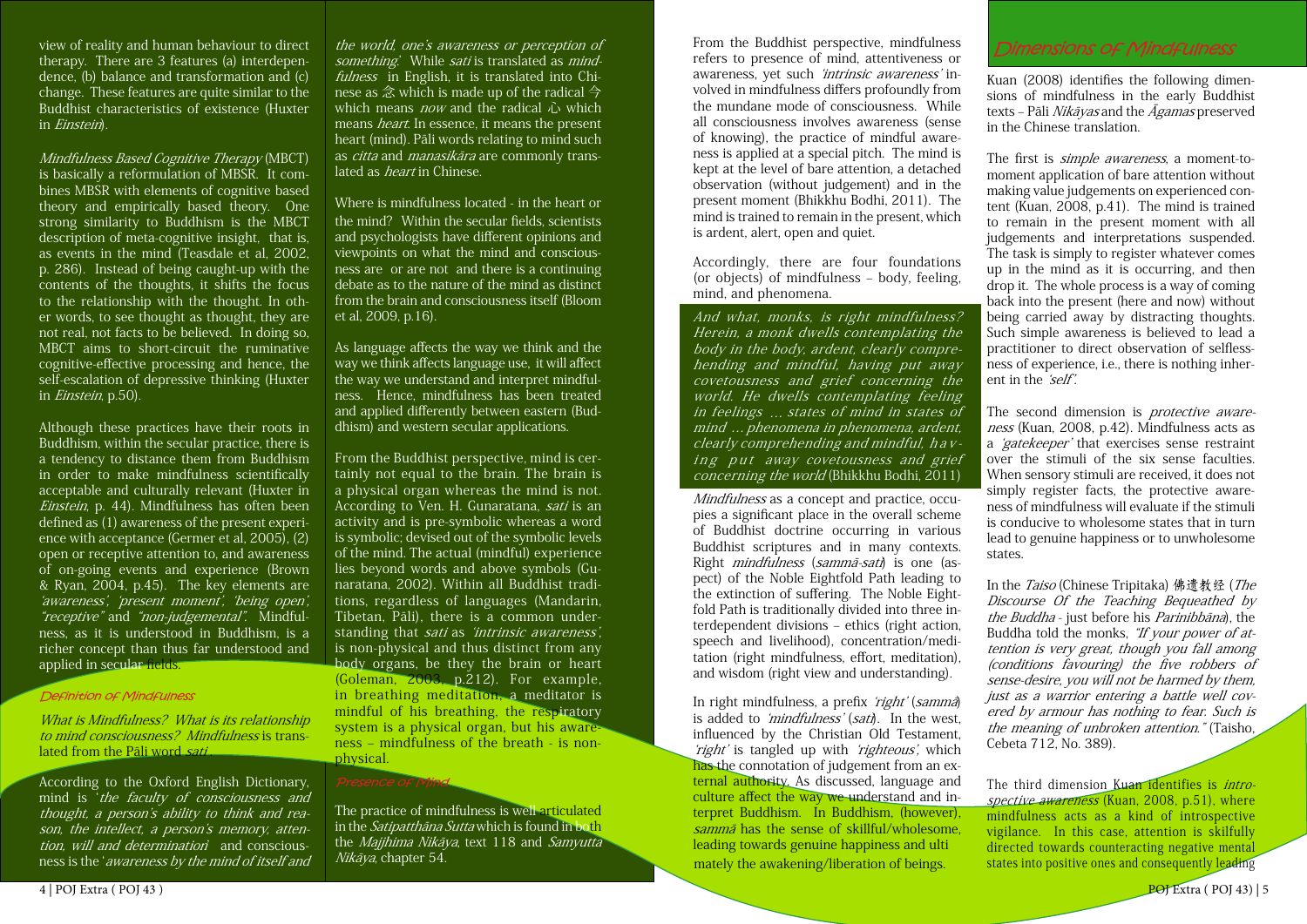to happiness. The *Atthasalini* states that when mindfulness arises, it searches well the courses which are, advantageous and disadvantageous: - 'these states are advantageous, those disadvantageous, these states are serviceable, those not serviceable' - and then removes the disadvantageous and takes up the advantageous (*Atthasālinī*, Part IV, Chp 1, p.121).

The fourth *dimension is deliberately forming* conceptions (Kuan, 2008, p.52). Mindfulness is then seen as a recollection, recollecting 'virtuous objects' – wholesome and skilful such as the Four Spiritual Effort, Seven Base of Arahatship and the Noble Eightfold Path. In doing so, it positively structures the mind, transforming the mind towards wholesomeness.

## Mindfulness and Ethics

As mindfulness, O King, springs up in his heart, he repeats over the good and evil, right and wrong, slight and important, dark and

Relating the Noble Eightfold path to the four dimensions Kuan identifies, it will be problematic if mindfulness is removed from the whole matrix of Buddhism. Jetsunma Tenzin Palmo, a reputable contemporary meditation master who spent 12 years meditating in a cave in the Himalayas, commented that being 'aware' of the *'present moment'* and being *'non-judge*mental', could not strictly be considered mindfulness. She gave an example of a bank robber being very attentive and conscious of his action, such 'awareness' and 'attentiveness' strictly could not be considered mindfulness because his motivation is unwholesome and based on greed and desire (Jetsunma Tenzin Palmo, 2011, p.98).

From the Buddhist perspective, being open, receptive and non-judgemental does not mean ethically neutral. The prefix 'right' (sammā) suggests that one needs to make an ethical judgement of what is considered wholesome/ skilful and unwholesome/unskilful.

In The Questions of King Milinda, Nagasena highlighted the characteristics of mindfulness:

Within western society, ethics and morality are often entangled with Christian ideas of commandments. They are often understood as a set of dogma to believe or commandments imposed on us. From the Buddhist perspective, morality (sīla) is not a set of rules imposed on us from an external authority that we follow out of fear of punishment, or uphold to please that external authority. Rather, it is a set of guidelines that govern the way we conduct our lives.

light qualities, and those that resemble them

Sila is taken voluntarily; one abandons certain actions that bring harm to oneself and others and uphold certain actions knowing that such actions will make life more harmonious. One lives in accordance with these guidelines, knowing in the heart that ethical living - avoiding the unwholesome and nurturing the wholesome - will naturally lead to the bliss of blamelessness, free from psychological turmoil and resulting in a sense of lightness in our minds.

It also serves as a basis for further spiritual practices such as cultivating single-pointed concentration, wisdom, love and compassion (Chodron in Faxun, 2011, p.6). These guidelines are developed by the wise born from mindful observations and direct experience of suffering and happiness.

… this is serenity and this insight, this is wisdom and this emancipation. Thus does the recluse follow after those qualities that are desirable, and not after those that are not; thus he cultivates those which ought to be practised, and not those which ought not … he searches out the categories of good qualities and their opposites, saying to himself, "Such and such qualities are good, and such bad; such and such qualities helpful, and such are the reverse." Thus the recluse makes what is evil in himself disappear, and keeps up what is good. That is how keeping up is the mark of mindfulness (Davids trans, 1894, p.58).

The concept of 'genuine happiness' (sukkha) in Buddhism refers not to sensual pleasure arising from pleasurable stimuli. Rather it refers to a deep sense of blissfulness, rooted in ethical and spiritual maturation in line with virtue and *'underlies and suffuses all emotional states [and] embraces* all vicissitudes of life.' (Wallace, 2007, p.2).

Hence, one needs to consider if the action leads to suffering or genuine happiness. For Buddhism, certain mental states are considered to be toxic to the mind; they need to be clearly identified as 'poison' and abandoned. However, this is not to be seen as a process of avoidance or suppression. Mindfulness enables one to stay on the path, whereas wisdom (paññā) enables one to apply wise attention and discernment to transform destructive mental states to positive ones, leading one to genuine happiness.

While mindfulness is commonly known in contemporary writings as being aware of the present moment and being receptive and nonjudgemental, from the Buddhist perspective, ethical judgement is necessary. Mindfulness is not practised in isolation (taken out of the whole matrix of Buddhism); the practice of mindfulness is connected with wholesome states of mind and need to be practised together with ethics and morality (sila) and wisdom (paññā).

Traditionally, mindfulness was taught to, and by, the monastics with the aim of achieving enlightenment. Today, mindfulness as practised in secular fields are taught by the laity using mindfulness as a tool for therapy and to enhance well-being.

Nagarjuna mentioned two levels of truth, the conventional (mundane) truth and universal (spiritual) truth. As such, mindfulness can be practised at two levels – mundane and spiritual.

Although mindfulness is practised at the mundane level, one needs to be cautious of not taking mindfulness out of the whole matrix of Buddhism. Within Buddhist traditions, mindfulness is not applied in isolation; it is supported by, and supports, the development of wisdom and ethics.

Olednzki has rightly pointed out that just as a tree when removed from the forest is no longer a tree but a piece of timber, the caring attentiveness of mindfulness, when extracted from its matrix of wholesome co-arising factor, degenerates into mere attention (Andrew Olendzki in http://clearviewblog.org/2011/08/).

Certain Buddhist meditation masters have stressed that to conflate mindfulness with simple awareness, without judgement, is to miss other essential dimensions of mindfulness articulated in the Buddhist meditation texts and manuals (Analayo 2003, Brahm 2006).

Some psychologists also caution that attempts to separate mindfulness from the whole matrix of Buddhism, may give rise to the risk of losing the skill, knowledge and conceptual framework which Buddhism offers and separating mindfulness from its spiritual connection could be diluting its psychological effectiveness (Dimidjian & Linehan, 2003).

In summary, mindfulness, as it is understood and practised in Buddhism, is a richer concept than thus far understood and applied in secular fields. It is essential for the practitioner to have an understanding of Buddhist principles and to practise mindfulness with ethics and wisdom. In the practice of right mindfulness *(sammā-sati), sammā* means wholesome and *sati* cannot exist without wholesomeness.

**Venerable Fa Xun** holds academic qualifications in Business Studies, linguistics and Asian studies and served in the Sagaramudra Buddhist Society for 5 years. She has also taught Buddhism POJ Extra ( POJ 43) | 6 POJ Extra ( POJ 43) | 7